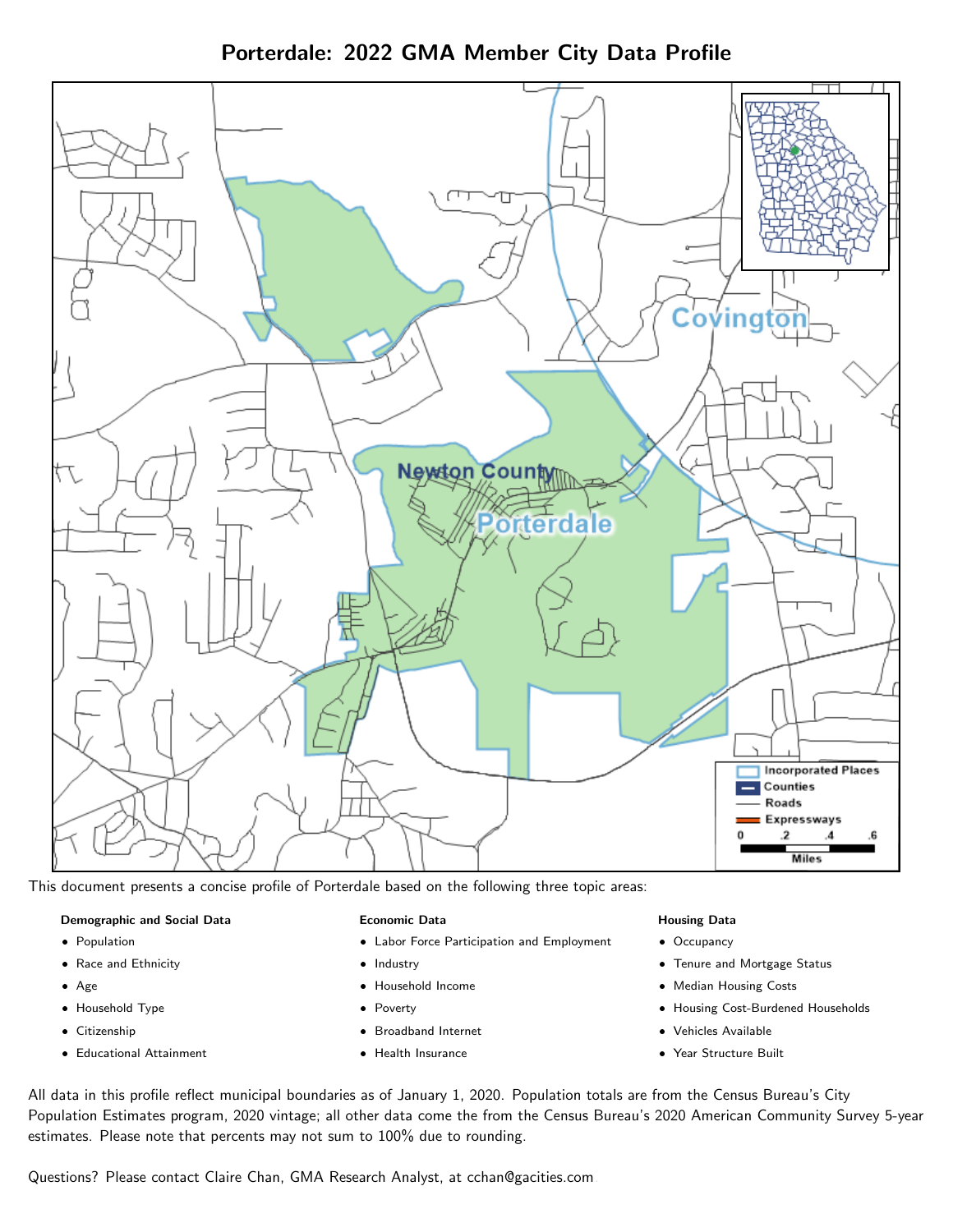# Porterdale: Demographic and Social



Age 0% 2% 4% 6% 8% 10% 12% Male **Female**  $12\%$  10% 8% 6% 4% 85 and over 80-84 75-79 70-74 65-69 60-64 55-59 50-54 45-49 40-44 35-39 30-34 25-29 20-24 15-19 10-14 5-9 Under 5

#### **Citizenship**



Source: American Community Survey, 2020 5-year estimates, table B05002 Source: American Community Survey, 2020 5-year estimates, table B15002

#### Race and Ethnicity



Source: U.S. Census Bureau, City Population Estimates, 2020 vintage Source: American Community Survey, 2020 5-year estimates, table B03002

#### Household Type



Source: American Community Survey, 2020 5-year estimates, table B01001 Source: American Community Survey, 2020 5-year estimates, table B11001

#### Educational Attainment



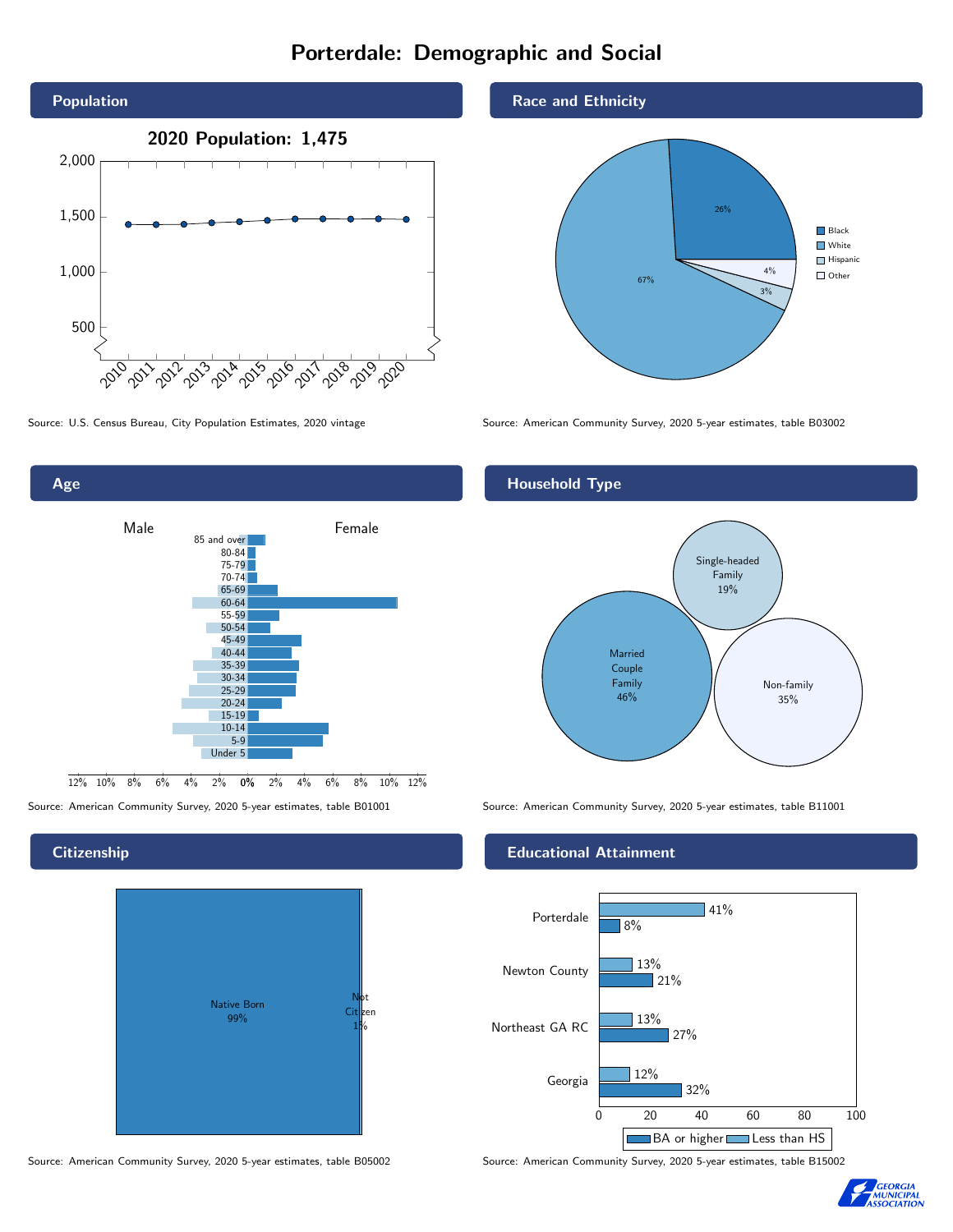# Porterdale: Economic



Source: American Community Survey, 2020 5-year estimates, table B23001 Note: Unemployment rate is based upon the civilian labor force.

#### Industry

| Agriculture, forestry, fishing and hunting, and mining      | $0\%$ |
|-------------------------------------------------------------|-------|
| Construction                                                | 9%    |
| Manufacturing                                               | 20%   |
| <b>Wholesale Trade</b>                                      | 2%    |
| Retail Trade                                                | 12%   |
| Transportation and warehousing, and utilities               | $4\%$ |
| Information                                                 | 2%    |
| Finance and insurance, real estate, rental, leasing         | 5%    |
| Professional, scientific, mgt, administrative, waste mgt    | 6%    |
| Educational services, and health care and social assistance | 19%   |
| Arts, entertainment, recreation, accommodation, food        | 11%   |
| service                                                     |       |
| Other services, except public administration                | $4\%$ |
| Public administration                                       | $4\%$ |

Source: American Community Survey, 2020 5-year estimates, table C24030



Source: American Community Survey, 2020 5-year estimates, tables B19013 and B19025 Source: American Community Survey, 2020 5-year estimates, table B17010



Source: American Community Survey, 2020 5-year estimates, table B28002 Source: American Community Survey, 2020 5-year estimates, table B18135

Poverty



#### Health Insurance



![](_page_2_Picture_16.jpeg)